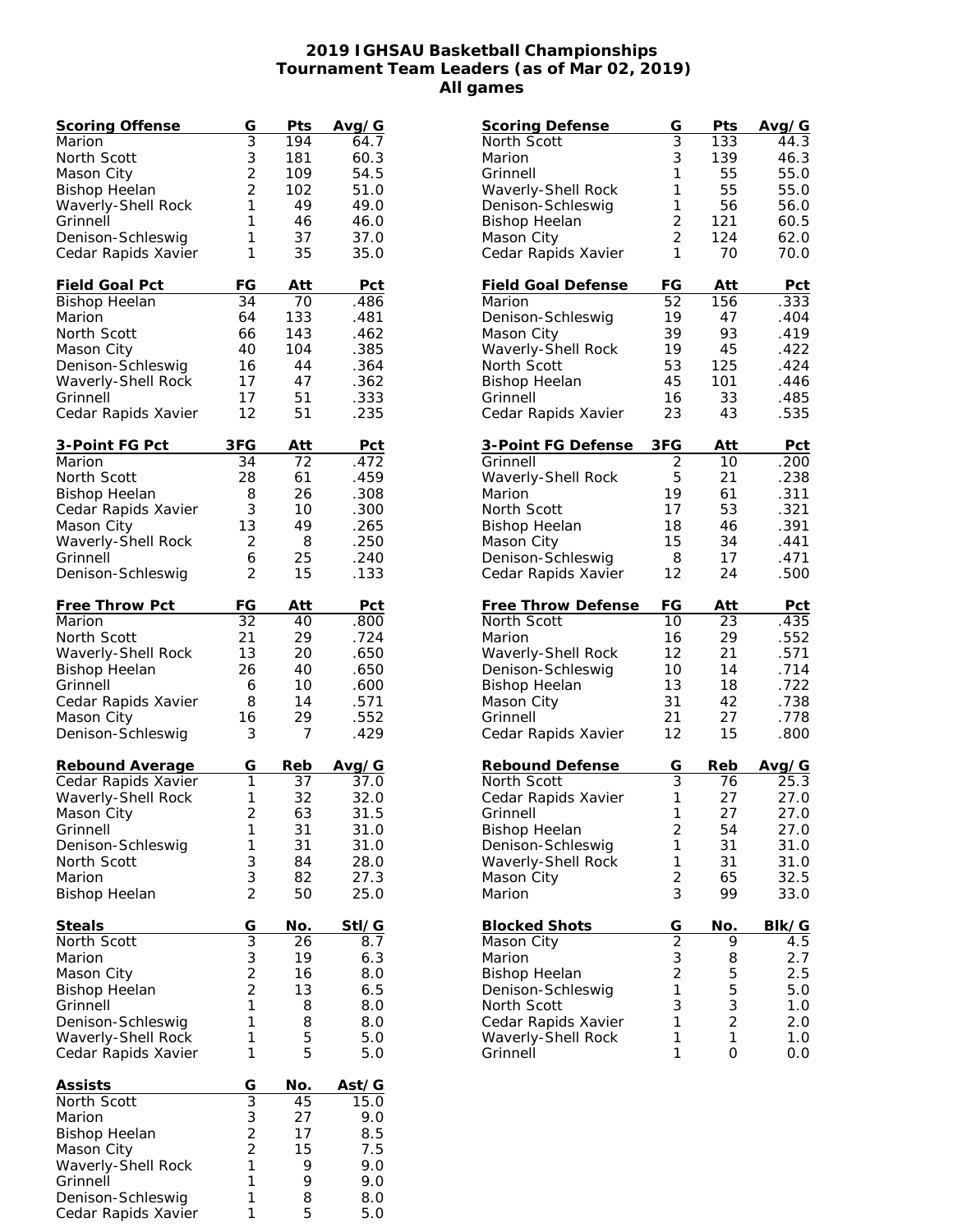## **2019 IGHSAU Basketball Championships Tournament Individual Leaders (as of Mar 02, 2019) All games**

| Points                     | G              | Pts | Pts/G |
|----------------------------|----------------|-----|-------|
| Laube, Kayba-MARION        | $\overline{3}$ | 63  | 21.0  |
| Boffeli, Grace-N-SCOTT     | 3              | 61  | 20.3  |
| Meyer, Megan-MAS_CITY      | $\overline{c}$ | 44  | 22.0  |
| Wright, Riley-MARION       | 3              | 41  | 13.7  |
| Scott, Samantha-N-SCOTT    | 3              | 31  | 10.3  |
| Engelkes, Chloe-N-SCOTT    | 3              | 29  | 9.7   |
| Skinner, Ella-B-HEELAN     | $\overline{c}$ | 27  | 13.5  |
| Van Weelden, Ella-MARION   | 3              | 26  | 8.7   |
| Deets, Anna-MAS_CITY       | $\overline{c}$ | 23  | 11.5  |
| Wright, Randi-MARION       | 3              | 22  | 7.3   |
| Van Weelden, Leah-MARION   | 3              | 21  | 7.0   |
| Stanley, Katelyn-B-HEELAN  | $\overline{2}$ | 21  | 10.5  |
| FG Percentage              | FG             | Att | Pct   |
| Williams, Jada-MAS_CITY    | 4              | 6   | .667  |
| Boffeli, Grace-N-SCOTT     | 25             | 39  | .641  |
| Scott, Samantha-N-SCOTT    | 10             | 16  | .625  |
| Neemann, Hannah-DEN-SCH    | 3              | 5   | .600  |
| Jacobson, Nicole-B-HEELAN  | 3              | 5   | .600  |
| Laube, Kayba-MARION        | 18             | 31  | .581  |
| Stanley, Katelyn-B-HEELAN  | 6              | 11  | .545  |
| Aesoph, Amber-B-HEELAN     | 7              | 13  | .538  |
| Wright, Riley-MARION       | 16             | 30  | .533  |
| Skinner, Ella-B-HEELAN     | 9              | 17  | .529  |
| Draper, Abbie-W-SR         | 7              | 15  | .467  |
| Harris, Macy-GRINNELL      | 6              | 13  | .462  |
|                            |                |     |       |
| 3-Point Percentage         | 3FG            | Att | Pct   |
| Scott, Samantha-N-SCOTT    | 9              | 13  | .692  |
| Wright, Randi-MARION       | 3              | 5   | .600  |
| Stanley, Katelyn-B-HEELAN  | 3              | 5   | .600  |
| Laube, Kayba-MARION        | 11             | 20  | .550  |
| Engelkes, Chloe-N-SCOTT    | 6              | 13  | .462  |
| Van Weelden, Leah-MARION   | 6              | 13  | .462  |
| Lensing, Anna-MAS_CITY     | 3              | 7   | .429  |
| Corson, Brooke-N-SCOTT     | 6              | 14  | .429  |
| Van Weelden, Ella-MARION   | 7              | 17  | .412  |
| McKnight, Meredith-GRINNEL | $\overline{c}$ | 5   | .400  |
| Wright, Riley-MARION       | $\overline{c}$ | 5   | .400  |
| Meyer, Megan-MAS_CITY      | $\overline{7}$ | 20  | .350  |
|                            |                |     |       |
|                            |                |     |       |
|                            |                |     |       |
| Free Throw Percent         | FG             | Att | Pct   |
| Fitzsimmons, MaryKate-B-HE | 3              | 3   | 1.000 |
| Wright, Randi-MARION       | 3              | 3   | 1.000 |
| McCombs, Rebekah-GRINNEL   | 3              | 3   | 1.000 |
| Struchen, Sadie-MARION     | $\overline{4}$ | 4   | 1.000 |
| Aesoph, Amber-B-HEELAN     | 3              | 3   | 1.000 |
| Laube, Kayba-MARION        | 16             | 17  | .941  |
| Deets, Anna-MAS_CITY       | 7              | 8   | .875  |
| Jasper, Emily-CR-XAV       | 5              | 6   | .833  |
| Skinner, Ella-B-HEELAN     | 8              | 10  | .800  |
| Stanley, Katelyn-B-HEELAN  | 6              | 8   | .750  |
| Engelkes, Chloe-N-SCOTT    | 3              | 4   | .750  |
| Miller, Sami-MAS_CITY      | 3              | 4   | .750  |
| Young, Britney-W-SR        | 3              | 4   | .750  |

| <b>Scoring Average</b>     | G                       | Pts  | Avg/G        |
|----------------------------|-------------------------|------|--------------|
| Meyer, Megan-MAS_CITY      | $\overline{2}$          | 44   | 22.0         |
| Laube, Kayba-MARION        | 3                       | 63   | 21.0         |
| Boffeli, Grace-N-SCOTT     | 3                       | 61   | 20.3         |
| Draper, Abbie-W-SR         | 1                       | 19   | 19.0         |
| Wright, Riley-MARION       | 3                       | 41   | 13.7         |
| Skinner, Ella-B-HEELAN     | $\overline{2}$          | 27   | 13.5         |
| Harris, Macy-GRINNELL      | 1                       | 13   | 13.0         |
| Deets, Anna-MAS_CITY       | $\overline{c}$          | 23   | 11.5         |
| Jasper, Emily-CR-XAV       | 1                       | 11   | 11.0         |
| McCombs, Rebekah-GRINNEL   | 1                       | 11   | 11.0         |
| Stanley, Katelyn-B-HEELAN  | $\overline{2}$          | 21   | 10.5         |
| Scott, Samantha-N-SCOTT    | 3                       | 31   | 10.3         |
|                            |                         |      |              |
| <b>Field Goal Attempts</b> | G                       | Att  | <u>Att/G</u> |
| Meyer, Megan-MAS_CITY      | $\overline{2}$          | 43   | 21.5         |
| Boffeli, Grace-N-SCOTT     | 3                       | 39   | 13.0         |
| Laube, Kayba-MARION        | 3                       | 31   | 10.3         |
| Wright, Riley-MARION       | 3                       | 30   | 10.0         |
| Case, Presley-N-SCOTT      | 3                       | 26   | 8.7          |
|                            |                         |      |              |
| <b>Field Goals Made</b>    | G                       | Made | Made/G       |
| Boffeli, Grace-N-SCOTT     | 3                       | 25   | 8.3          |
| Laube, Kayba-MARION        | 3                       | 18   | 6.0          |
| Meyer, Megan-MAS_CITY      | $\overline{c}$          | 16   | 8.0          |
| Wright, Riley-MARION       | 3                       | 16   | 5.3          |
| Scott, Samantha-N-SCOTT    | 3                       | 10   | 3.3          |
| Engelkes, Chloe-N-SCOTT    | 3                       | 10   | 3.3          |
|                            |                         |      |              |
| 3-Point FG Attempts        | G                       | Att  | Att/G        |
| Laube, Kayba-MARION        | $\overline{3}$          | 20   | 6.7          |
| Meyer, Megan-MAS_CITY      | $\overline{\mathbf{c}}$ | 20   | 10.0         |
| Van Weelden, Ella-MARION   | 3                       | 17   | 5.7          |
| Corson, Brooke-N-SCOTT     | 3                       | 14   | 4.7          |
| Scott, Samantha-N-SCOTT    | 3                       | 13   | 4.3          |
| Van Weelden, Leah-MARION   | 3                       | 13   | 4.3          |
| Engelkes, Chloe-N-SCOTT    | 3                       | 13   | 4.3          |
|                            |                         |      |              |
| 3-Point FG Made            | G                       | Made | Made/G       |
| Laube, Kayba-MARION        | 3                       | 11   | 3.7          |
| Scott, Samantha-N-SCOTT    | 3                       | 9    | 3.0          |
| Meyer, Megan-MAS_CITY      | $\frac{2}{3}$           | 7    | 3.5          |
| Van Weelden, Ella-MARION   |                         | 7    | 2.3          |
| Corson, Brooke-N-SCOTT     | 3                       | 6    | $2.0\,$      |
| Van Weelden, Leah-MARION   | 3                       | 6    | 2.0          |
| Engelkes, Chloe-N-SCOTT    | 3                       | 6    | 2.0          |
|                            |                         |      |              |
| <b>Free Throw Attempts</b> | G                       | Att  | Att/G        |
| Laube, Kayba-MARION        | 3                       | 17   | 5.7          |
| Boffeli, Grace-N-SCOTT     | 3                       | 16   | 5.3          |
| Meyer, Megan-MAS_CITY      | $\overline{c}$          | 13   | 6.5          |
| Wright, Riley-MARION       | 3                       | 12   | 4.0          |
| Skinner, Ella-B-HEELAN     | $\overline{2}$          | 10   | 5.0          |
| Free Throws Made           | G                       | Made | Made/G       |
| Laube, Kayba-MARION        | 3                       | 16   | 5.3          |
| Boffeli, Grace-N-SCOTT     |                         | 11   | 3.7          |
| Skinner, Ella-B-HEELAN     | $\frac{3}{2}$           | 8    | 4.0          |
| Deets, Anna-MAS_CITY       | $\overline{c}$          | 7    | 3.5          |
| Wright, Riley-MARION       | 3                       | 7    | 2.3          |
|                            |                         |      |              |